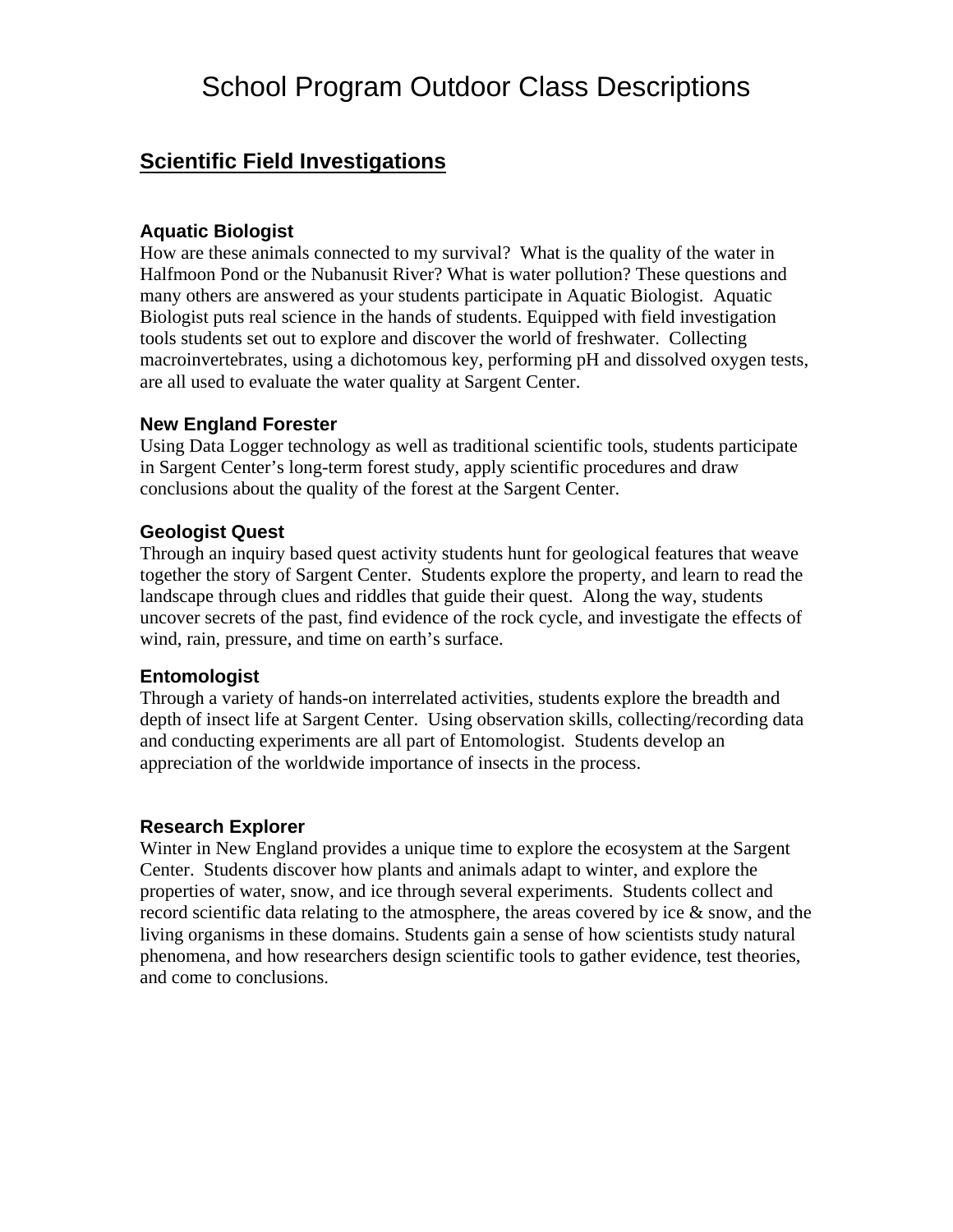# **Adventure Activities**

### **Adventure I**

(Prerequisite to Ropes Course and Climbing Tower.)

This lesson provides students with hands-on experience identifying and refining group problem solving skills. While keeping both feet on the ground Instructors facilitate icebreakers, games, and initiatives in order to establish group norms, values and communication strategies.

### **Adventure II**

(Prerequisite to Ropes Course and Climbing Tower.) This second step in the adventure progression focuses on trust-building, mastering group problem solving, and learning skills for a High Ropes or Climbing Tower experience.

### **All Day Hike**

The all day hike lesson is designed to be a continuing adventure consisting of a half-day or whole day hike with lunch cooked out in the field. Adventure enriches this lesson as students hike our trails or tackle the trek to Juggernaut Pond. Lower level elements and Scientific Field Investigations can be included.

### **Canoe Odyssey**

Build it and they will understand! Students apply teamwork, planning, and engineering skills as they construct their "Canoe Odyssey Vessels" for use on Halfmoon Pond. After construction, students (with life jackets) test their design by paddling across Halfmoon Pond and returning to their starting location.

### **High Ropes**

The Sargent Center has two High Ropes courses plus several other high adventure elements. On our Northern High Ropes students climb with a partner on the route of their choice, working as a team to successfully complete the course. Our Southern High Ropes Course is similar to the Northern course while offering a challenging vertical climbing element and the thrill of the Giant's Swing! Under staff supervision, students are responsible for belaying (managing their peer's safety ropes.) At least 2 teachers are required to fulfill designated responsibilities for each Ropes Course.

### **Climbing Tower**

The climb tower offers students a great opportunity to get the feel of putting on the harness, setting goals, and building trust as they manage each others safety ropes under the supervision of School Program Staff.

### **High Elements**

Our high elements are stand-alone high ropes elements which includes the Dangle Quad. This climbing element requires students to work together in pairs as they climb to reach their goal!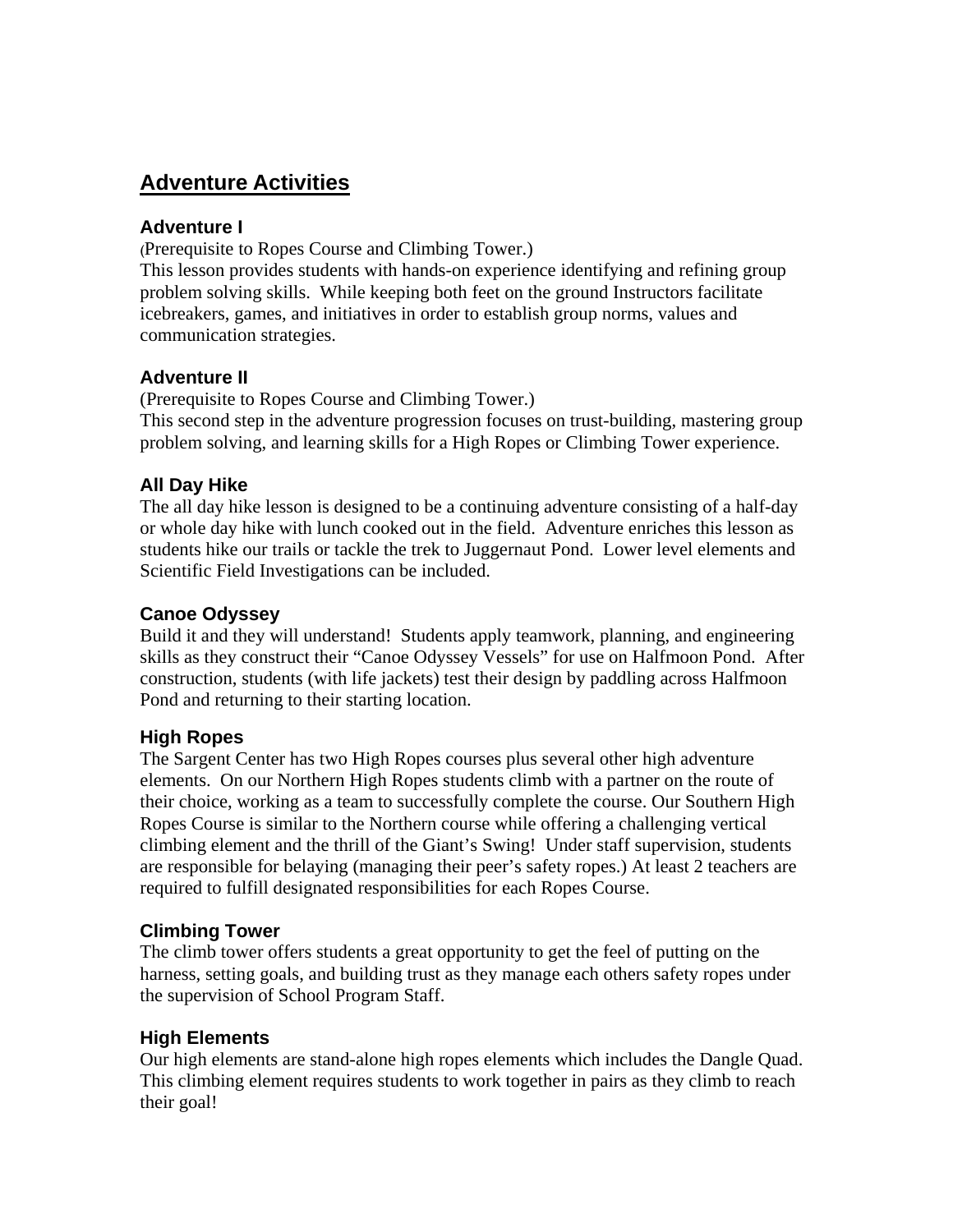# **Outdoor Skills**

### **GPS Challenge**

Working in teams, students use maps, compasses, and GPS receivers to navigate 700 acres to find specific locations. By design, the *GPS Challenge* requires students to work as a team, logically solve problems and apply leadership skills.

### **Compass Challenge**

Through fun and engaging compass games students learn the basic fundamentals of operating a compass.

### **Orienteering**

Students learn the parts of a compass, compass operation, and how to read a map. Students then apply their new skills as they navigate our orienteering course.

### Student Choice Electives (7<sup>th</sup> and 8<sup>th</sup> Grades)

Students are given the opportunity to choose from a wide variety of activities as they take ownership of their School Program experience.

### **New England Pioneer**

What was it like to live in New England in the 1800s? What did one do to survive? Why do the land, forest and water look as they do at Sargent Center? Students learn about our land-use 100 years ago and discover how early settlers lived and prospered by participating in several pioneering activities.

### **Wilderness Skills**

Students learn basic human survival in the wilderness by learning proactive planning strategies and various trail skills including fire and shelter building, and what to do if they are ever lost in the woods.

### **Life in the Forest**

Students experience an interactive lesson on food webs as they assume the role of an omnivore, herbivore, or carnivore. Each student must "survive" as they search for food, water, and shelter while avoiding predators, pollution, and disease. This lesson concludes with a discussion of the relationship between animals and resources required for life.

### **Cross Country Skiing and Snowshoeing**

At Sargent Center, winter is a special time of the year and experiencing our property on skies or snowshoes is just another way we connect students with nature. Students receive instruction in the basic operation of the equipment and then it's time to apply their new knowledge on the Sargent trails.